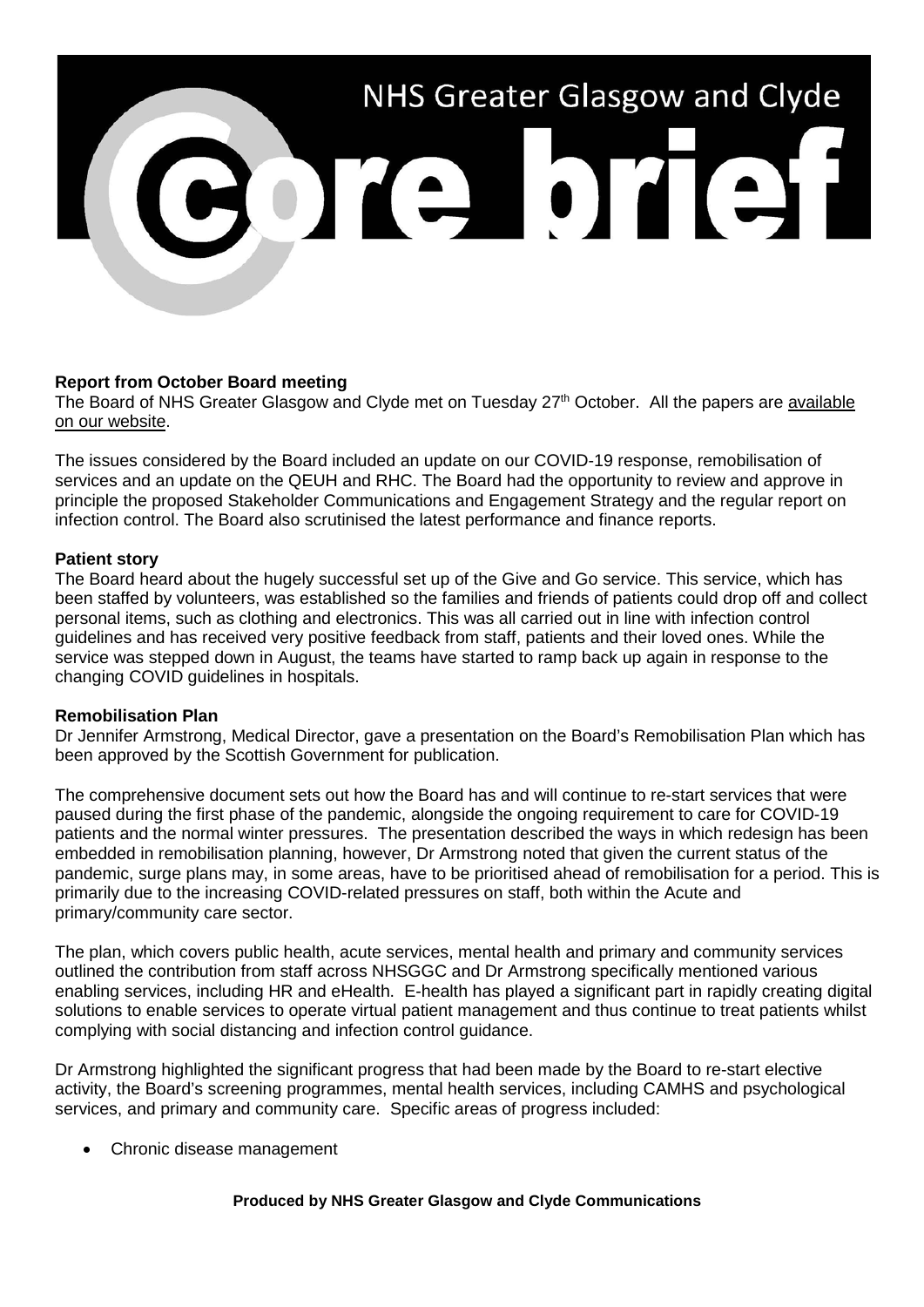- Cancer services including surgery, radiotherapy and chemotherapy
- Mental health services
- **MSK** services
- Home births and community midwifery units
- Outpatient activity, supported by digital solutions

Key considerations for the remobilisation of services were the opportunities that have been created to urgently implement the longer term strategic aims of Moving Forward Together. COVID-19 has led to a seismic shift in the way health and social care services are organised in order to keep people safe. Many strands of work aligned to Moving Forward Together have continued to deliver important and necessary change for the organisation during this time and indeed, a number of work streams have been accelerated. The COVID-19 pandemic has reinforced the objectives and practical assumptions set out within MFT and associated strategies.

These include:

- E-health and Near Me, supported by a new acute phlebotomy service
- Urgent Care redesign, including Mental Health Assessment Units
- ACRT
- Major Trauma Network

Dr Armstrong gave thanks to staff, who are integral to caring for COVID patients and the remobilisation of services and on behalf of the Board, the Chairman echoed the sentiment, thanking staff for their tremendous efforts in adapting to, and embracing, the new ways of working that have emerged in response to COVID-19.

# **Management of the COVID pandemic**

Dr Linda de Caestecker, Director of Public Health, presented a report, which highlighted the increasing number of COVID-19 cases once again across NHSGGC. It was noted that the number of people with the virus has been consistently increasing across all Local Authority areas over recent weeks. It appears that the increases are levelling off, believed to be due to the tougher restrictions in place, although there are still 300 cases for every 100,000 members of the population within NHSGGC.

Dr de Caestecker shared with the Board that the highest levels are in Glasgow City and lowest are in Inverclyde. An emerging trend is that 18-34 year olds are the highest affected group, thought to be due to students returning to universities. However, there has also been a recent increase among the older age group, which is having an impact on hospital beds and intensive care.

The Board were briefed on the impact of the current prevalence rates both on acute and community services, both in terms of increases in activity in critical care services (including medical HDU services) and in acute and mental health wards. The Board also noted the impact of the second wave on care homes, a number of which were closed to admissions as they had residents and/or staff affected. The Chairman thanked all staff for their response to the pandemic and for all that they continued to do to care for patients and residents at this challenging time.

Dr de Caestecker informed the Board that the Chairman, Chief Executive and senior members of the leadership team had met with MPs and MSPs on Monday 26 October to address their concerns of behalf of the more elderly people in our communities with regard to the scheduling and location of flu vaccination appointments. The Board was informed that the flu season will not commence until December, however, the team is taking action to bring appointments for the more elderly people in our communities forward, so that they can be vaccinated before the end of November, recognising the significant public anxiety in this regard.

The staff flu vaccination programme continues at pace, with around 11,000 staff having already been vaccinated and a further 8,000 staff registered. The vaccination clinics for staff are ongoing and it is expected that the take-up rate will be higher than in previous years.